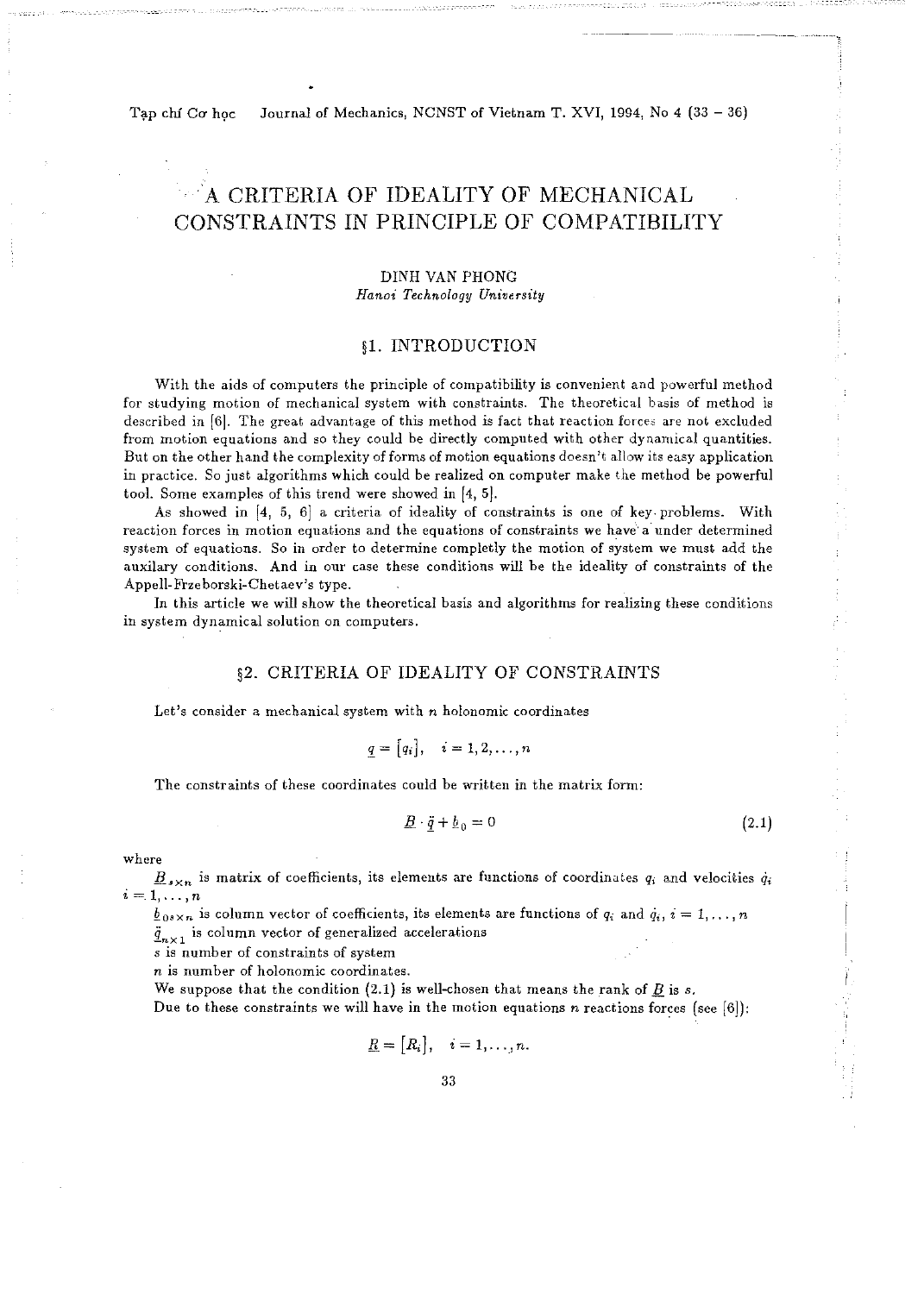According to the Appell-Frzeborski-Chetaev's definition the criteria for ideality of these constraints are:

$$
\delta \underline{q}^T \cdot \underline{R} = 0 \tag{2.2}
$$

where  $\delta q = [\delta q_i], i = 1, ..., n$  is colum vector of virtual displacements of coordinates.

Because of presence of *s* constraints conditions (2.1) the system have only  $(n-s)$  degrees of freedom. So we should have  $(n-s)$  independent pseudoaccelerations which are defined as follows:

$$
\tilde{\Pi} = \underline{E} \cdot \ddot{q} \tag{2.3}
$$

where

 $f_1 = [f_1]$   $i = 1, \ldots, n-s$  is vector of pseudoacceleration

 $\underline{E}_{(n-s)\times n}$  is matrix of well-chosen coefficient.

Then inversely, from (2.1) and (2.3) we can compute generalized accelerations:

$$
\underline{\ddot{q}} = \underline{D} \; \underline{\Pi} + \underline{d}_0 \tag{2.4}
$$

where

 $\underline{D}_{n\times(n-s)}$  is matrix of coefficients

 $d_{0n\times 1}$  is column vector of coefficients

 $\underline{D}$  and  $\underline{d}_0$  are defined uniquely from (2.1) and (2.3) if  $\underline{E}$  and  $\underline{B}$  resp.  $\underline{b}_0$  are already known. Or in other words: matrix  $\underline{D}$  and vector  $\underline{d}_0$  could be chosen arbitrarily with only one condition: for  $(n-s)$  independent pseudoaccelerations  $\tilde{\Pi}_i$ ,  $i = 1, \ldots, n-s$  the accelerations  $\tilde{q}_i$ ,  $i = 1, \ldots, n$ , derived from (2.4) must satisfy the constraints (2.1). It's clear that from (2.4) we can write for  $\delta \ddot{q}$ :

$$
\delta \ddot{q} = \underline{D} \cdot \delta \ddot{\Pi} \tag{2.5}
$$

 $\mathbb{L}^*$ 

*4*  !

 $\cdot$ 

Before showing how we can choose matrix  $D$  in next paragraph we will proove that condition (2.2) can be replaced by another formulation with presence of *D.* 

Really, the condition (2.2) could be written in the form (Gauss definition):

$$
\delta \underline{\ddot{q}}^T \cdot \underline{R} = 0 \tag{2.6}
$$

and with pseudoaccelerations and (2.5) we have:

$$
\delta \underline{\ddot{\Pi}}^T \cdot \underline{D}^T \cdot \underline{R} = 0 \tag{2.7}
$$

Now, because of independence of  $\delta \tilde{\I\!I}^T$  we have a criteria of ideality of constraints in form:

$$
\underline{D}^T \cdot \underline{R} = 0 \tag{2.8}
$$

where  $\underline{D}$  is matrix of dimension  $(n-s) \times n$  and  $\underline{R}$  of dimension  $n \times 1$ .

This matrix equation give  $(n-s)$  algebraic equations (in general nonlinear) which complet the system of motion equations of mechanical system under consideration. For the automatic generation of equations on computer we should have the matrix *D* uniquely defined. In next paragraph we **will** consider the algorithm and all problems concerning.

#### §3. ALGORITHM

First we will show how the matrix  $D$  could be chosen, Let's multiply both sides of (2.4) by matrix of constraints coefficient <u>B</u>. This operation is valid as <u>B</u> is of dimension  $s \times n$  and  $\ddot{q}$  resp.  $\underline{D} \cdot \underline{\Pi}$  or  $\underline{d}_0$  of dimension  $n \times 1$ :

$$
\underline{B} \ \ddot{q} = \underline{B} \ \underline{D} \ \ddot{\underline{\Pi}} + \underline{B} \ \underline{d}_0
$$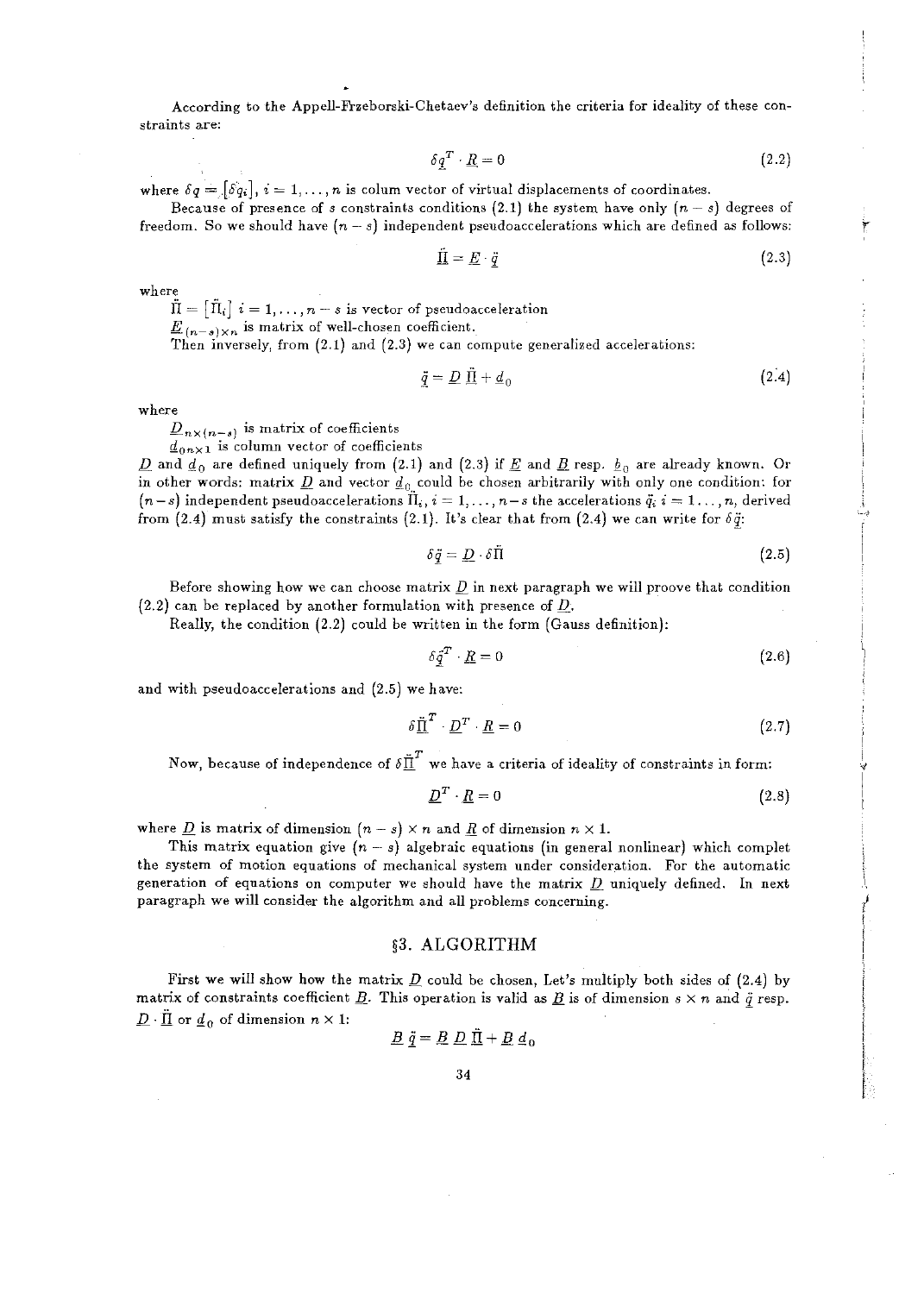with regards to (2.1) we get:

$$
-\underline{b}_0 = \underline{B} \ \underline{D} \ \underline{\Pi} + \underline{B} \ \underline{d}_0 \tag{3.1}
$$

If  $\underline{D}$  and  $\underline{d}_0$  were chosen as following:

$$
\underline{B} \, d_0 = -\underline{b}_0 \tag{3.2}
$$

and

$$
\underline{B} \ \underline{D} = 0 \tag{3.3}
$$

then (3.1) should be satisfied.

Matrix equation (3.2) and (3.3) represents two separate systems of algebraic. equations. Both are underdetermined so really we can speak about choix of coefficient  $\underline{d}_0$  and  $\underline{D}$ . Let's study equation (3.3) more in detail.

The matrix equation (3.3) presents  $s \times (n - s)$  equations for  $n \times (n - s)$  unknowns. We can formul the problem in another way: to find  $(n-s)$  vectors  $\underline{d}_1, \ldots, \underline{d}_{n-s}$  of dimension *n*, which should be orthogonal to *s* vectors  $\underline{b}_i$ ,  $i = 1, ..., s$ , of dimension *n*. So we have matrices  $\underline{B} = [\underline{b}_i^T]$ and  $\underline{D} = [\underline{d}_i]$ . If we add the conditions of orthogonality of vectors  $\underline{d}_i$ ,  $i = 1, ..., n$  to each other, we will get the task which could be solved consecultively for  $i = 1, \ldots, n-s$ : define new vector which is orthogonal to previously defined vectors.

Now we have algorithm for defining matrix *D:* 

1. Define *s* vectors  $\underline{b}_i$  of dimension  $n, i = 1, 2, \ldots, s$ 

2. Set

$$
m = s
$$
  
\n
$$
k = 1
$$
  
\n
$$
\underline{a}_i = \underline{b}_i \text{ for } i = 1, 2, ..., m
$$

3. Find vector p of dimension *n* from underdetermined (or determined) system of equations:

$$
\underline{a}_i p = 0, \quad i = 1, 2, \ldots, m
$$

(in other words: find vector p, orthogonal to vector  $\underline{a}_i$ ,  $i = 1, ..., m$ )

4. Transform vector  $p$  in orthonormal vector:

$$
\underline{p}^T\cdot \underline{p}=1
$$

5. Set  $d_k = p$ 6. Set  $m = m + 1$  $k=k+1$ 

7. If  $m > n$  then stop

otherwise set  $a_m = p$  and continue algorithm from step 3.

Note that  $\underline{a}_i$ ,  $\underline{p}$  are only working vectors.

Affter stopping algorithm we have defined  $(n-s)$  vectors  $\underline{d}_k$ ,  $k = 1, ..., (n-s)$ . The matrix *D* consists of  $(n-s)$  columns  $d_k$ . Or for using in the equation (2.8):  $D^T$  is created by  $(n-s)$ rows  $\underline{d}_k^T$ .

The last discussion is devoted step 3 of our algorithm. The problem of solving determinedor undetermined linear algebraic system .of equations presents a special class of numerical mathemathics. In latest years the ABS methods, due to Abaffy. Broyden and Spedicato [1], for finding solution of mentioned systems, are subject of many research works, see e.g. [2, 3]. In this class of methods we use a. special interate algorithm, so-called symetric or Huang algorithm. This algorithm in original finds a minimum Eucledean norm of solution i.e. among all orthogonal vectors which satisfies undetermined system of equations: